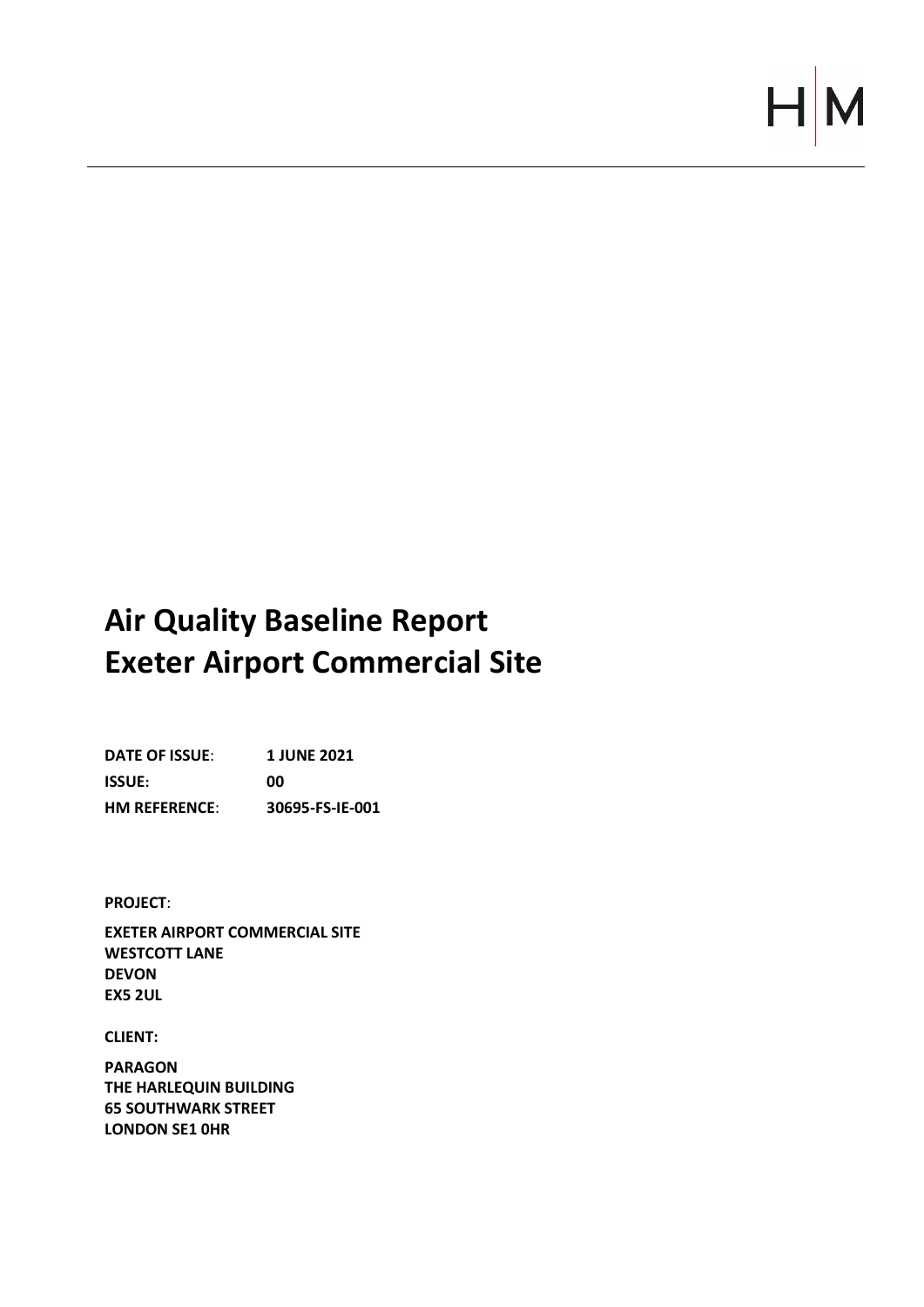

 $\mathsf{H}$ M

| <b>PROJECT NAME:</b> | <b>EXETER AIRPORT COMMERCIAL SITE</b>                             |                        |
|----------------------|-------------------------------------------------------------------|------------------------|
| <b>REPORT NAME:</b>  | <b>Air Quality Baseline Report</b>                                |                        |
|                      | <b>Exeter Airport Commercial Site</b>                             |                        |
| <b>ISSUE STATUS:</b> | <b>FINAL</b>                                                      |                        |
| HM REFERENCE:        | 30695-FS-IE-001                                                   |                        |
|                      |                                                                   |                        |
| DATE OF ISSUE:       | <b>1 JUNE 2021</b>                                                |                        |
| <b>ISSUE:</b>        | 00                                                                |                        |
|                      |                                                                   |                        |
| AUTHOR:              | <b>J GIBSON</b>                                                   |                        |
| <b>CHECKER:</b>      | Digitally signed by Tom Hall<br>Date: 2021.06.01 15:48:40+01'00'  |                        |
| <b>APPROVER:</b>     | Digitally signed by Tom Reade<br>Date: 2021.06.01 15:57:56+01'00' |                        |
|                      |                                                                   |                        |
| HM OFFICE:           | <b>SHACKLETON HOUSE</b>                                           | T: +44 (0)20 7940 8888 |
|                      | <b>HAYS GALLERIA</b>                                              | <b>HILSONMORAN.COM</b> |
|                      | <b>4 BATTLEBRIDGE LANE</b><br><b>LONDON</b>                       | INFO@HILSONMORAN.COM   |
|                      | <b>SE1 2HP</b>                                                    |                        |
|                      |                                                                   |                        |

## **DOCUMENT HISTORY:**

| <b>ISSUE</b> | <b>DATE</b> | <b>DETAILS</b> |
|--------------|-------------|----------------|
| 00           | 1/6/2021    | <b>FINAL</b>   |
|              |             |                |
|              |             |                |
|              |             |                |
|              |             |                |
|              |             |                |
|              |             |                |
|              |             |                |
|              |             |                |
|              |             |                |

*Copyright © Hilson Moran 2021. 202121 MAY 2021. All rights reserved. This report is confidential to the party to whom it is addressed and their professional advisers for the specific purpose to which it refers. No responsibility is accepted to third parties, and neither the whole nor any part of this report nor reference thereto may be published or disclosed without the written consent of Hilson Moran.*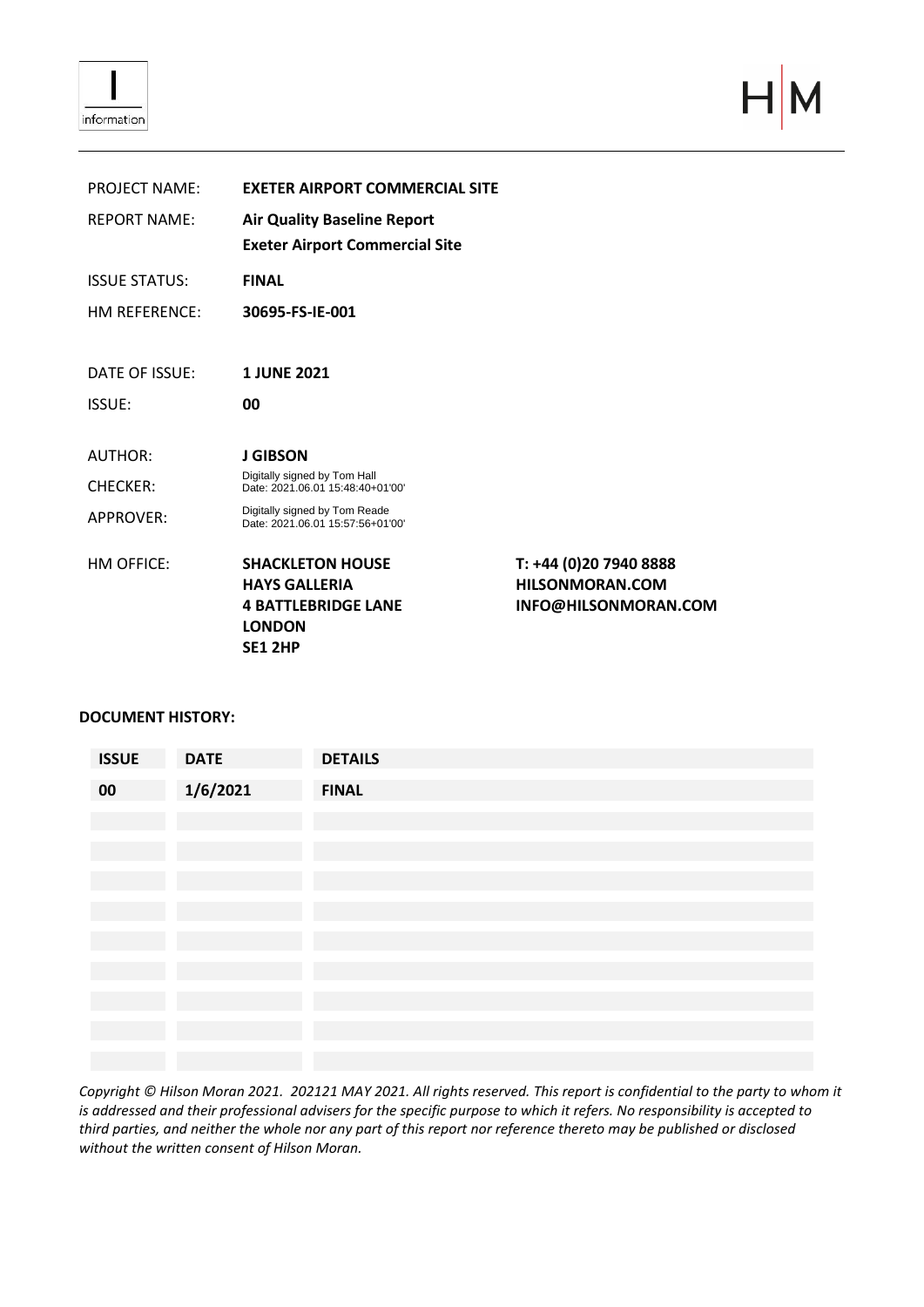



# **Contents**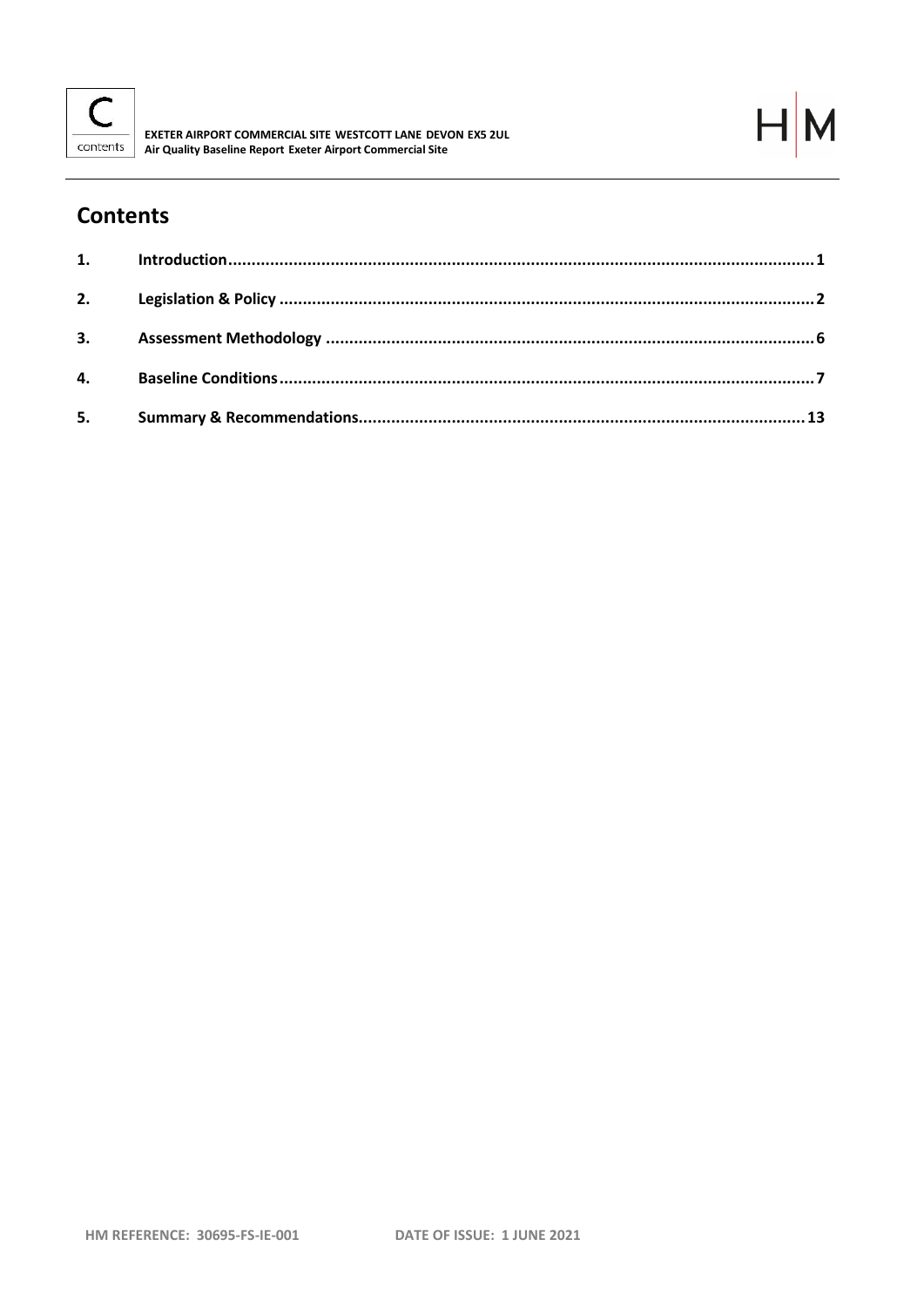

## <span id="page-3-0"></span>**1. Introduction**

Hilson Moran has been instructed by Paragon to provide an Air Quality Baseline Report and subsequent Air Quality Impact Assessment (AQIA) for the Proposed Development at land near Exeter Airport, Devon.

The Site is illustrated in **Figure 1** (included at the end of the report), hereafter referred to as the 'Proposed Development' or 'Application Site'.

#### $1.1.$ **Proposed Development**

At this stage it is understood that the proposals comprise Class B8 units, associated car parking and hardstanding.

#### $1.2.$ **Purpose of Report**

This air quality baseline report provides a summary of the existing baseline air quality in the vicinity of the Proposed Development. This report sets out the likely considerations to support the future planning application including an assessment of the constriction and operational phase impacts.

At this stage, an assessment of the construction and operational phase has not been carried out, however once the scheme is fixed and a planning application is being brought forward the above assessments will be completed and incorporated into this baseline report.

A glossary of terms is provided in **Appendix A**.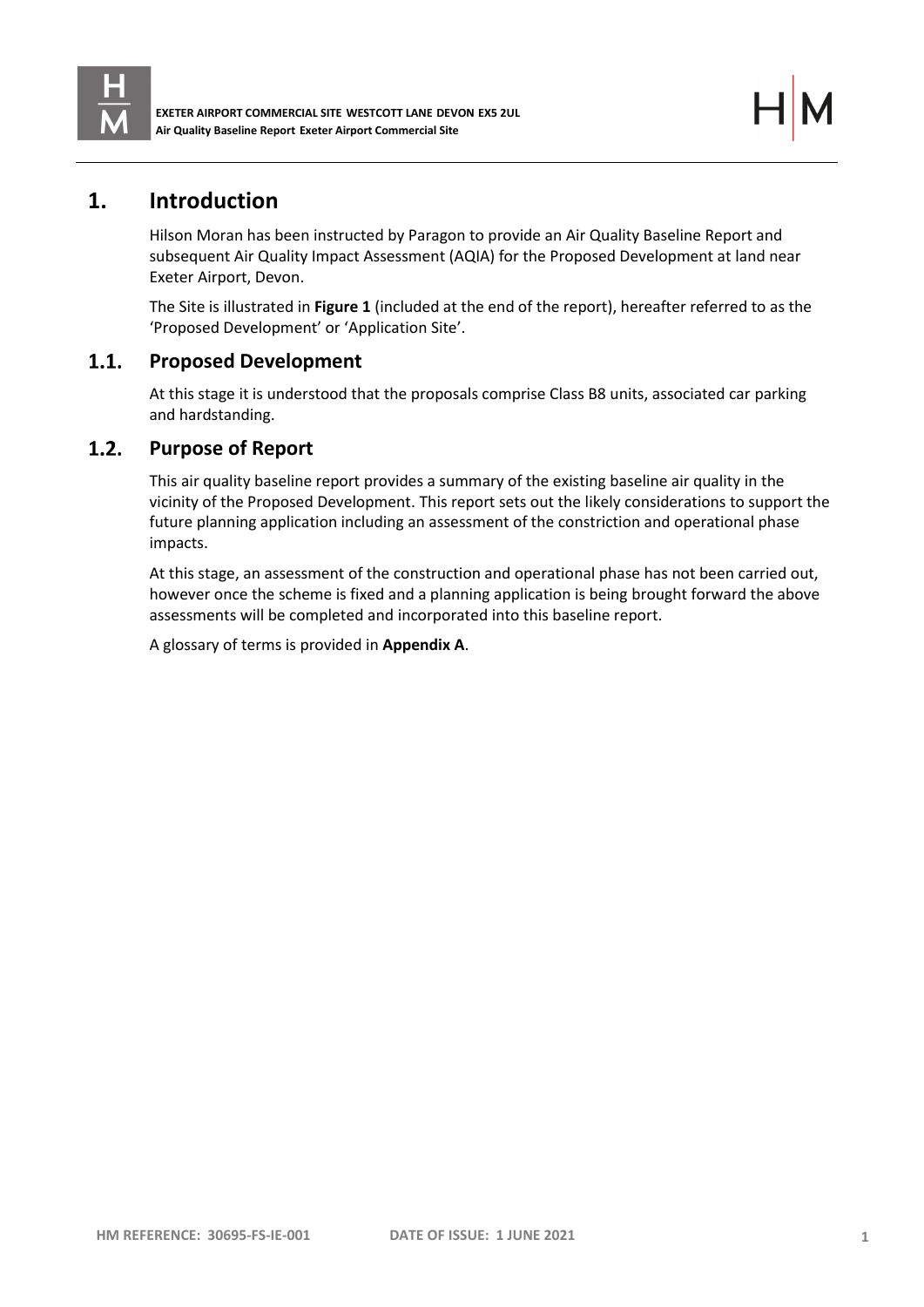

# <span id="page-4-0"></span>**2. Legislation & Policy**

#### $2.1.$ **Legislation**

A summary of the relevant air quality legislation is provided below.

#### **2.1.1. Air Quality Strategy for England, Scotland, Wales and Northern Ireland**

The Government's policy on air quality within the UK is set out in the Air Quality Strategy (AQS) for England, Scotland, Wales and Northern Ireland<sup>1</sup>, most recently updated in July 2007. The AQS sets out a framework for reducing hazards to health from air pollution and ensuring that the European Union and International agreements are met in the UK.

The AQS covers the following air pollutants: ammonia (NH<sub>3</sub>), benzene ( $C_6H_6$ ), 1,3 butadiene ( $C_4H_6$ ), carbon monoxide (CO), lead (Pb), oxides of nitrogen (NO<sub>x</sub>) (including nitrogen dioxide (NO<sub>2</sub>)), particulate matter (PM<sub>10</sub> and PM<sub>2.5</sub>), sulphur dioxide (SO<sub>2</sub>), ozone (O<sub>3</sub>) and polycyclic aromatic hydrocarbons (PAHs).

The AQS sets standards and objectives for the listed pollutants for the protection of human health, vegetation and ecosystems. The standards are based on recommendations by the Expert Panel on Air Quality Standards (EPAQS) and the World Health Organisation (WHO) based on current understanding and scientific knowledge about the effects of air pollution on health and the environment. The air quality objectives are policy-based targets set by the UK Government that are often expressed as maximum concentrations not to be exceeded either without exception or with a limited number of exceedances within a specified timescale.

For the pollutants considered in this assessment, there are both a long-term (*e.g*. annual mean) and short-term (*e.g.* one hour mean) standard. In the case of NO<sub>2</sub>, the short-term standard is for a 1-hour averaging period (no more than 18 exceedances of 200  $\mu$ g/m<sup>3</sup> per year), whereas for PM<sub>10</sub> it is a 24-hour averaging period (no more than 35 exceedances of 50  $\mu$ g/m<sup>3</sup> per year). The variation in time-period reflects the varying impacts on health of differing exposures to pollutants.

## **2.1.2. Air Quality Standards Regulations**

The air quality objectives in the AQS are statutory in England with the Air Quality (England) Regulations 2000<sup>2</sup> and the Air Quality (England) (Amendment) Regulations 2002<sup>3</sup> for the purpose of Local Air Quality Management (LAQM).

The Regulations require likely exceedances of the AQS objectives to be assessed in relation to:

*'…the quality of air at locations which are situated outside of buildings or other natural or man-made structures, above or below ground, and where members of the public are regularly present…'*

The Air Quality Standards (Amendment) Regulations 2016<sup>4</sup> transpose the European Union Ambient Air Quality Directive (2008/50/EC) into law in England, with the Air Quality (Amendment of Domestic Regulations) (EU Exit) Regulations 2019 ensuring continuation of the transposition of the Directive. This Directive sets legally binding limit values for concentrations in outdoor air of major air pollutants that impact public health such as  $NO<sub>2</sub>$ , PM<sub>10</sub> and PM<sub>2.5</sub>. The limit values for  $NO<sub>2</sub>$  and  $PM_{10}$  are the same concentration levels as the relevant AQS objectives and the limit value for PM<sub>2.5</sub> is a concentration of 25  $\mu$ g/m<sup>3</sup>. The relevant air quality objectives are presented in Table 2.1.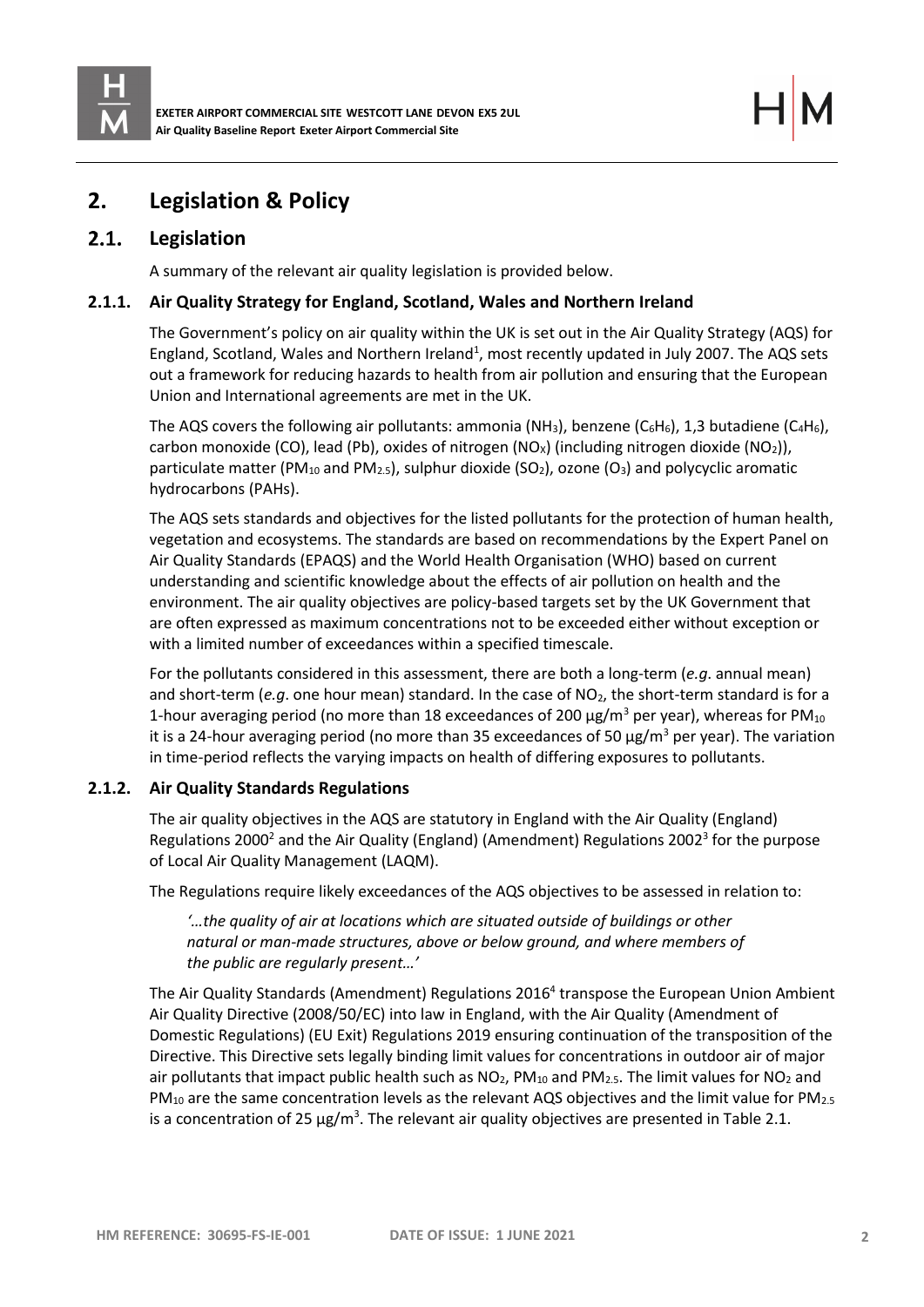|                   | <b>Pollutant Concentration</b> | <b>Measured as</b>                                                         |
|-------------------|--------------------------------|----------------------------------------------------------------------------|
| NO <sub>2</sub>   | 200 $\mu$ g/m <sup>3</sup>     | 1-hour mean, not to be exceeded more than 18 times a year<br>(99.79 %ile)  |
|                   | 40 $\mu$ g/m <sup>3</sup>      | Annual mean                                                                |
| $PM_{10}$         | 50 $\mu$ g/m <sup>3</sup>      | 24-hour mean, not to be exceeded more than 35 times a year<br>(90.41 %ile) |
|                   | 40 $\mu$ g/m <sup>3</sup>      | Annual mean                                                                |
| PM <sub>2.5</sub> | 25 $\mu$ g/m <sup>3</sup>      | Annual mean                                                                |

| Table 2.1 | Air Quality Objectives for Relevant Pollutants |
|-----------|------------------------------------------------|
|-----------|------------------------------------------------|

## **2.1.1. Environment Act**

Part IV of the Environment Act 1995<sup>5</sup> requires local authorities to periodically review and assess the quality of air within their administrative area. The reviews have to consider both the air quality at the time of review and likely future air quality during the 'relevant period' and whether any air quality objectives prescribed in regulations are being achieved or are likely to be achieved in the future. Where the objectives are not likely to be achieved, an authority is required to designate an Air Quality Management Area (AQMA). For each designated AQMA the local authority is required to produce an Air Quality Action Plan (AQAP) that works to ensure compliance with the objectives by implementing a number of air quality improvement measures.

#### **2.1.2. Environmental Protection Act 1990**

Section 79 of the Environmental Protection Act 1990 (as amended)<sup>6</sup> makes provision for the identification and control of statutory nuisances. The Act identifies statutory nuisance, in relation to air quality, as:

- '*Any dust, steam, smell or other effluvia arising on industrial, trade or business premises and being prejudicial to health or a nuisance*'; and,
- '*Any accumulation or deposit which is prejudicial to health or a nuisance*'.

As a result, the level at which a nuisance occurs is highly variable and dependent on perception, with effects influenced by existing conditions and the degree of change that has occurred.

Where a statutory nuisance has been demonstrated the local authority must serve an abatement notice, non-compliance with which would constitute a legal offence. The abatement notice may prevent or restrict occurrence or re-occurrence of the nuisance or the local authority may, itself, undertake action to abate the nuisance and recover any associated expenses.

#### $2.2.$ **Planning Policy**

A summary of the national and local planning policy relevant to air quality and the Proposed Development is detailed below.

## **2.2.1. National**

## **2.2.1.1. National Planning Policy Framework**

The National Planning Policy Framework (NPPF)<sup>7</sup> sets out policies, which apply to the preparation of local plans and to development management decisions. This framework sets out the Government's economic, environmental and social planning policies for England. Taken together, these policies articulate the Government's vision of sustainable development, which should be interpreted and applied locally to meet local aspirations.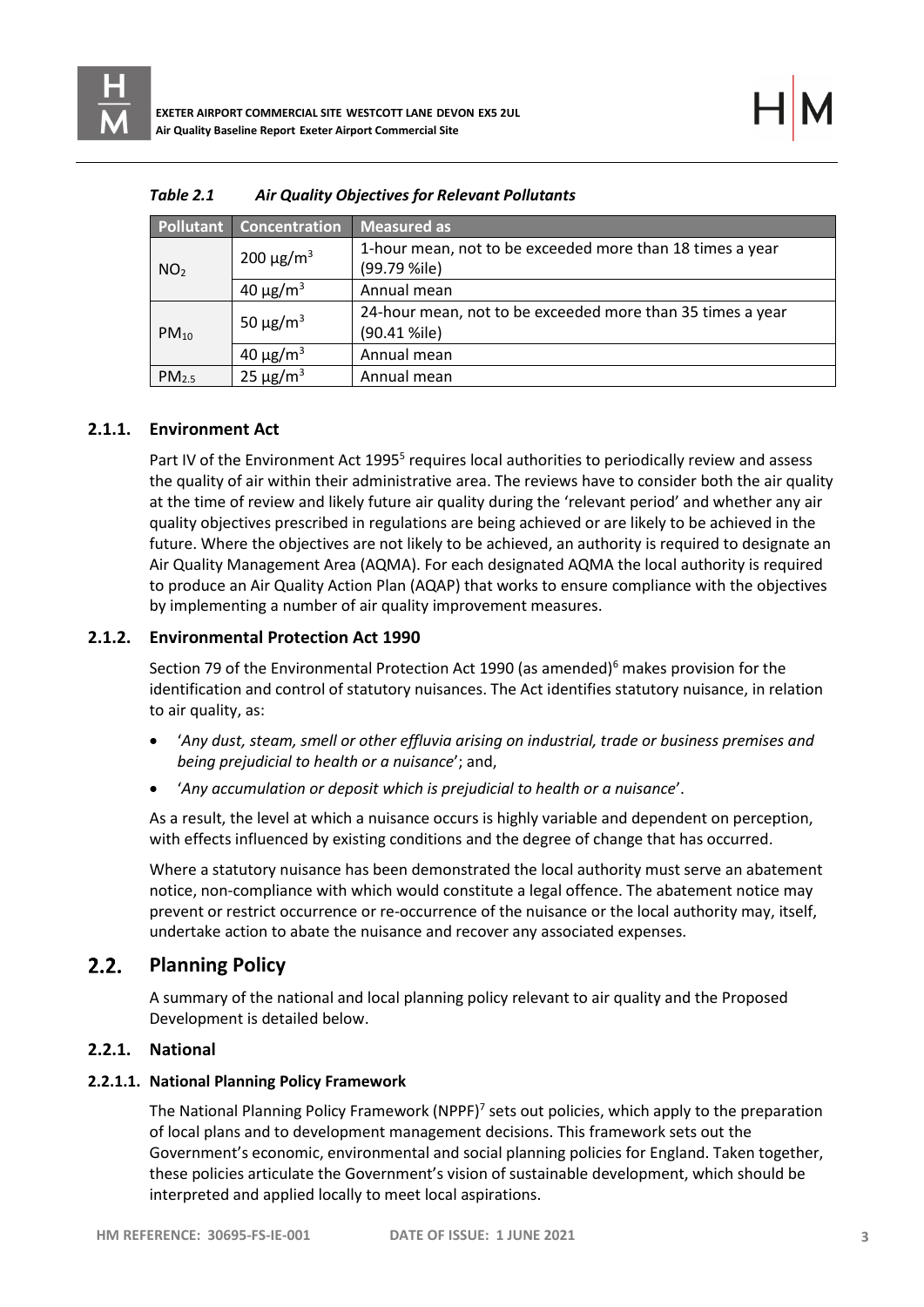The NPPF sets out the Government's planning policies on the conservation and enhancement of the natural environment, with the following paragraphs relating to air quality:

- Paragraph 8c, which states '*to contribute to protecting and enhancing our natural, built and historic environment; including making effective use of land, helping to improve biodiversity, using natural resources prudently, minimising waste and pollution, and mitigating and adapting to climate change, including moving to a low carbon economy*';
- Paragraph 54, which states '*Local planning authorities should consider whether otherwise unacceptable development could be made acceptable through the use of conditions or planning obligations. Planning obligations should only be used where it is not possible to address unacceptable impacts through a planning condition*';
- Paragraph 103, which states '*the planning system should actively manage patterns of growth in support of these objectives. Significant development should be focused on locations, which are or can be made sustainable, through limiting the need to travel and offering a genuine choice of transport modes. This can help to reduce congestion and emissions and improve air quality and public health. However, opportunities to maximise sustainable transport solutions will vary between urban and rural areas, and this should be taken into account in both planmaking and decision-making*';
- Paragraph 170e, which states '*preventing new and existing development from contributing to, being put at unacceptable risk from, or being adversely affected by, unacceptable levels of soil, air, water or noise pollution or land instability. Development should, wherever possible, help to improve local environmental conditions such as air and water quality, taking into account relevant information such as river basin management plans*';
- Paragraph 181, which states '*Planning policies and decisions should sustain and contribute towards compliance with relevant limit values or national objectives for pollutants, taking into account the presence of Air Quality Management Areas and Clean Air Zones, and the cumulative impacts from individual sites in local areas. Opportunities to improve air quality or mitigate impacts should be identified, such as through traffic and travel management, and green infrastructure provision and enhancement. So far as possible these opportunities should be considered at the plan-making stage, to ensure a strategic approach and limit the need for issues to be reconsidered when determining individual applications. Planning decisions should ensure that any new development in Air Quality Management Areas and Clean Air Zones is consistent with the local air quality action plan'*;
- Paragraph 183, which states '*The focus of planning policies and decisions should be on whether proposed development is an acceptable use of land, rather than the control of processes or emissions (where these are subject to separate pollution control regimes). Planning decisions should assume that these regimes will operate effectively. Equally, where a planning decision has been made on a particular development, the planning issues should not be revisited through the permitting regimes operated by pollution control authorities*'; and,
- Paragraph 205c, which states '*ensure that any unavoidable noise, dust and particulate emissions and any blasting vibrations are controlled, mitigated or removed at sources, and establish appropriate noise limits for extraction in proximity to noise sensitive properties*'.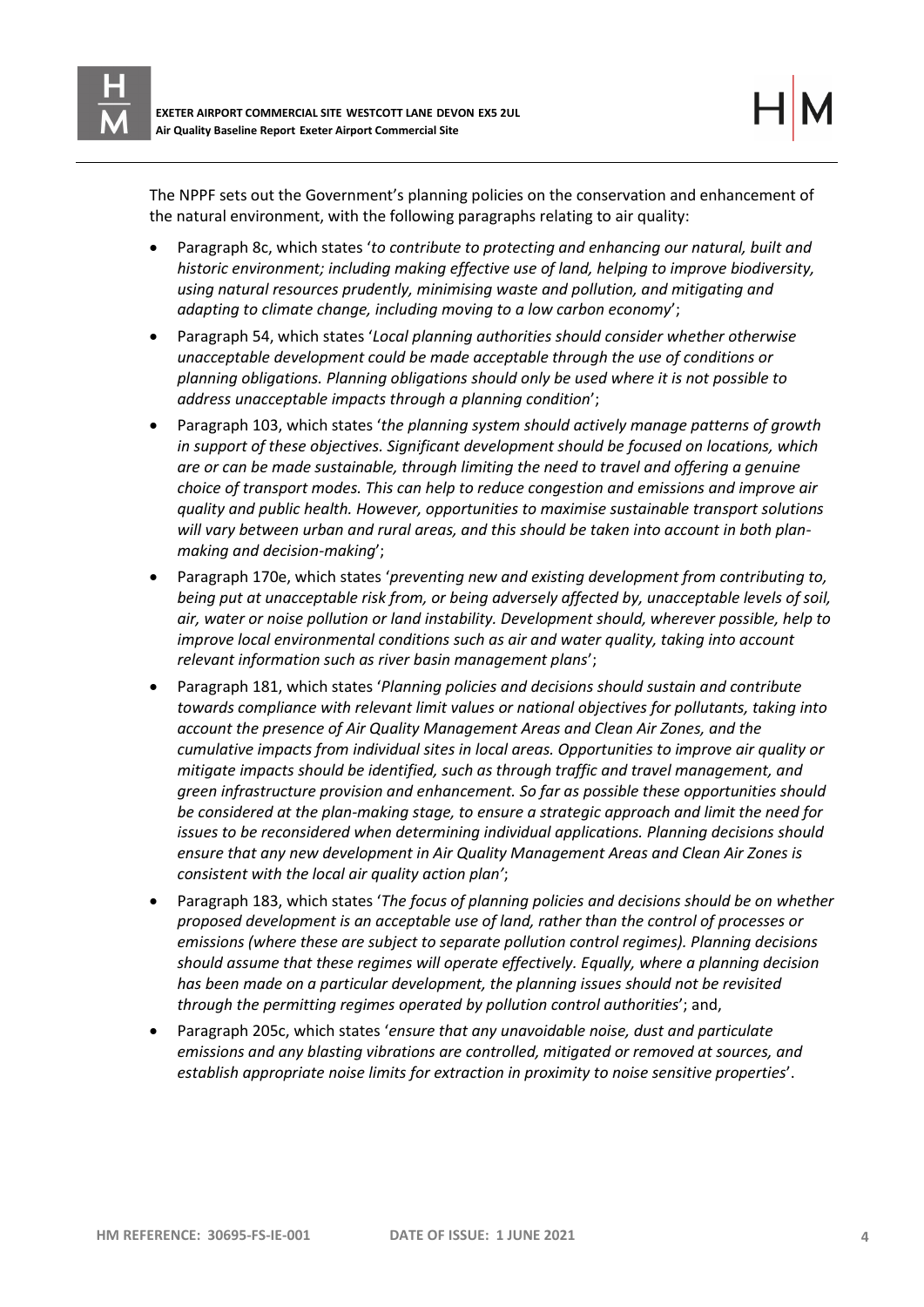

## **2.2.2. Local Planning Policy**

#### **2.2.2.1. East Devon Local Plan**

Local planning policy provided in the East Devon Local Plan<sup>8</sup> is the key planning document which sets out the policies and spatial planning requirements up to 2031.

The main planning policy relating to air quality is provided by Policy EN14 – Control of Pollution, which states:

*"Permission will not be granted for development which would result in unacceptable levels, either to residents or the wider environment of:*

*a) Pollution of the atmosphere by gas or particulates, including. smell, fumes, dust, grit, smoke and soot.*

*Within the powers available to it, the Council will make decisions which will control and reduce environmental impacts or detriment to health or amenity. In particular:*

- *b) Existing developments must not be put at risk from unacceptable levels of soil, air, water or noise pollution arising from a new development.*
- *c) The cumulative impacts on air quality shall be taken into account, and developments within Air Quality Management Areas shall be consistent with the local air quality action plan."*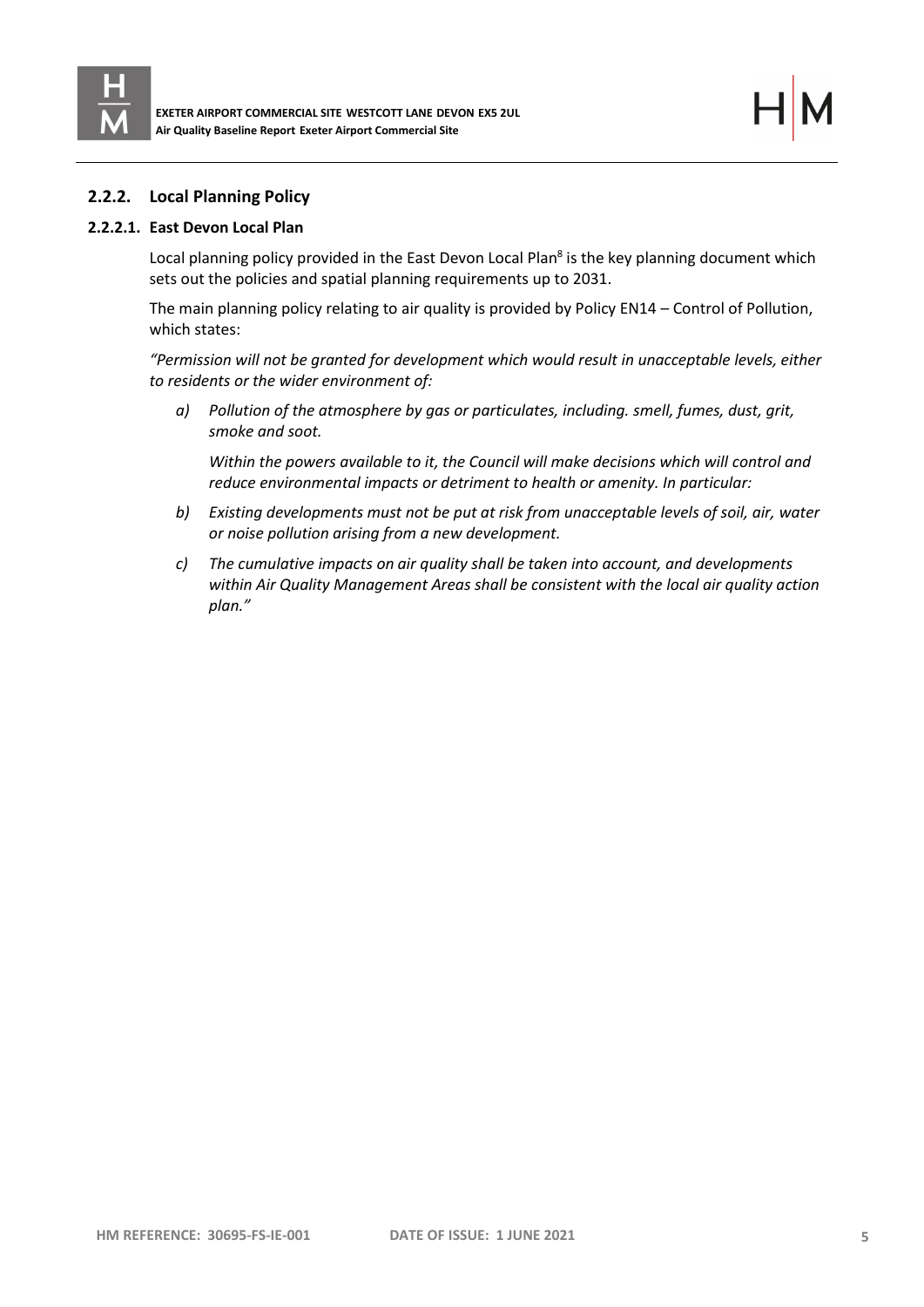

## <span id="page-8-0"></span>**3. Assessment Methodology**

#### $3.1.$ **Scope of the Planning Application Assessment Report**

For the planning application report the scope of the assessment will be determined in the following way:

- Consultation with the Environmental Health Officer (EHO) at Exeter City Council (ECC) to agree the scope of the assessment and the methodology to be applied;
- Review of East Devon District Council (EDDC)'s latest review and assessment reports<sup>9</sup> and the air quality data for the area surrounding the Application Site, including EDDC and Defra;
- Desk study to confirm the locations of nearby existing receptors that may be sensitive to changes in local air quality, and a review of the masterplan for the Development to establish the location of new sensitive receptors; and,
- Review of the traffic data provided by the Applicants Transport Consultant.

Based on our understanding of the current proposals it is likely that the scope of the assessment will include the consideration of the potential impacts on local air quality resulting from:

- Dust and particulate matter generated by on-site activities during the construction phase;
- Increases in pollutant concentrations as a result of exhaust emissions arising from construction traffic and plant; and
- Increases in pollutant concentrations as a result of exhaust emissions arising from traffic generated by the Proposed Development once operational.

The assessment would be undertaken in accordance with all relevant legislation, policy and air quality guidance.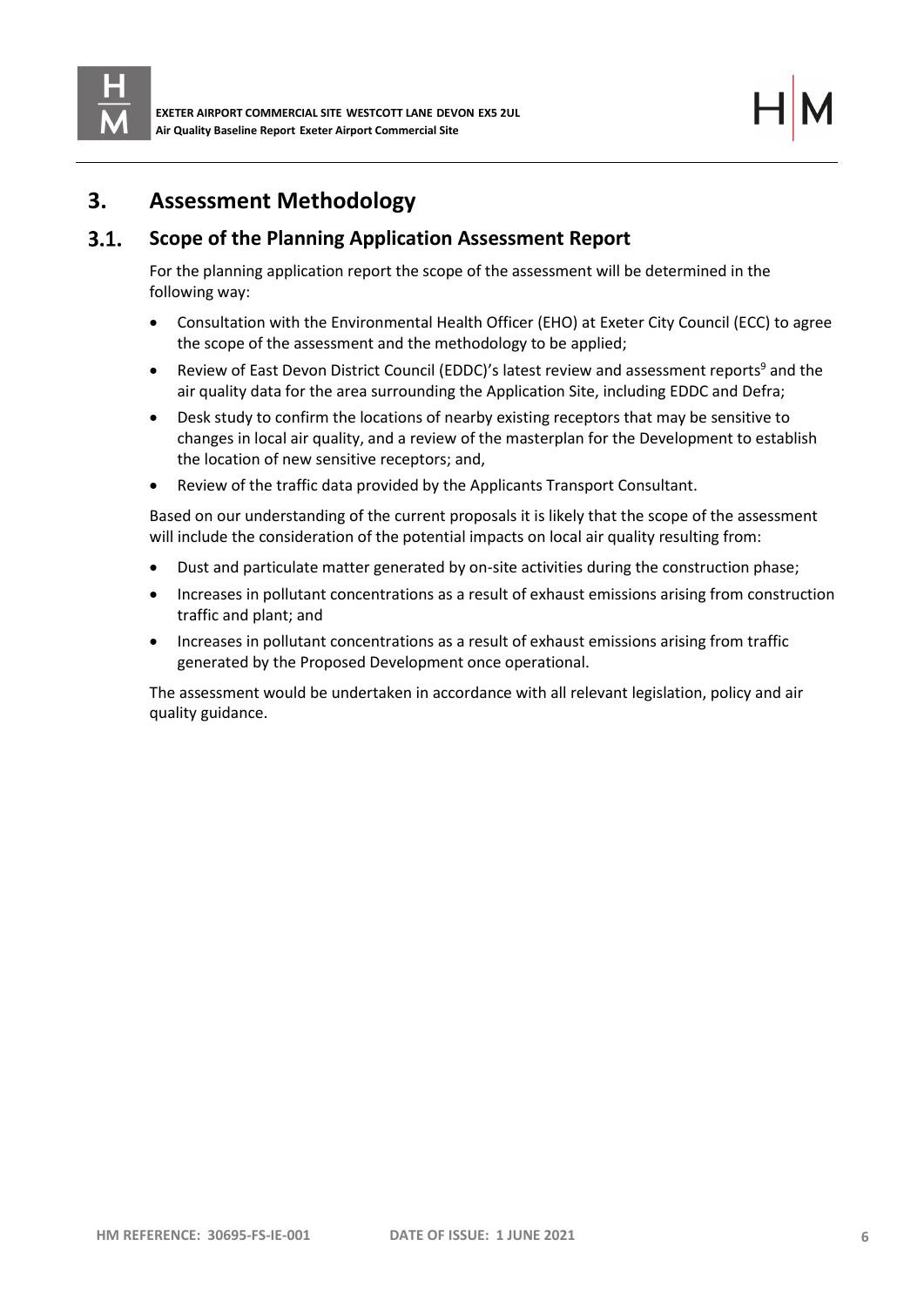

# <span id="page-9-0"></span>**4. Baseline Conditions**

#### $4.1.$ **Local Air Quality Information**

The main pollutant of concern in East Devon is NO<sub>2</sub>, principally arising from road traffic around the busier and more congested areas of the district. Historically there was one Air Quality Management Area (AQMA) declared in East Devon, which was revoked in April 2018 as a result of improvement in air quality in the designated area as well as the findings of a detailed air quality report with no exceedances observed at sensitive receptor locations.

#### $4.2.$ **Defra Background Concentrations**

The Defra background concentrations for  $NO<sub>2</sub>$ ,  $PM<sub>10</sub>$  and  $PM<sub>2.5</sub>$  for the 1x1km grid square in which the Proposed Development is located are presented in Table 4.1. The Defra background concentrations for NO<sub>2</sub>, PM<sub>10</sub> and PM<sub>2.5</sub> for 2021 are below the relevant AQS objectives (40µg/m<sup>3</sup> for  $NO_2$  and  $PM_{10}$ , and  $25\mu g/m^3$  for  $PM_{2.5}$ ).

| Pollutant         | $(2021 - (X:300500, Y:093500))$ |
|-------------------|---------------------------------|
| NO <sub>2</sub>   | $10.5 \mu g/m^3$                |
| $PM_{10}$         | $11.2 \mu g/m^3$                |
| PM <sub>2.5</sub> | $6.3 \mu g/m3$                  |

*Table 4.1 Defra Background Concentrations (µg/m<sup>3</sup> )*

## **4.2.1. Local Air Quality Monitoring Data**

The latest local air quality monitoring data for East Devon is outlined in the East Devon District Council Local Air Quality Monitoring Annual Status Report 2020<sup>9</sup>. There is a primary focus on NO<sub>2</sub> monitoring with 53 passive diffusion tube monitoring sites across the district in 2018, as well as the Honiton Urban Background automatic monitoring site.

Air quality across East Devon is of a high overall standard, with only one exceedance (after annualisation) in the most recent reporting year. Monitoring location N46 in Honiton recorded  $41.5\mu$ g/m<sup>3</sup>, which falls below the exceedance limit after distance correction. Generally, monitoring results from the more populous towns such as Honiton and Axminster were slightly elevated compared to other areas. A summary of the monitoring data is provided below.

The latest monitoring report published in 2020 identified that air quality in East Devon has gradually been improving year on year. In 2019 there was a significant drop in annual average concentrations of nitrogen dioxide  $(NO<sub>2</sub>)$  when compared to 2018, with 41 diffusion tube sites reporting a decrease. The largest decrease in  $NO<sub>2</sub>$  concentrations was recorded at N59 Clyst St George with a decrease of  $11.5\mu g/m^3$  (29%). There was, however, a slight increase in concentrations at 10 diffusion tube locations, the highest of those recorded at N68 Clyst St George with an increase of 6.7 $\mu$ g/m<sup>3</sup> (17%). One monitoring location, N84 - Newton Poppleford, recorded its first years' worth of data in 2019 and so cannot be compared to any previous years and another, N61 – Sowton Lodge,was decommissioned in February 2019 .

The automatic monitoring site in Honiton reported a slight increase in  $NO<sub>2</sub>$  concentrations  $(0.7\mu g/m<sup>3</sup>)$  when compared to 2018, however levels recorded at this site were still well below the AQS objective with an annual mean concentration of  $8.1\mu g/m<sup>3</sup>$ . No exceedances of the 1-hour mean objective were reported in 2019 at the automatic monitoring site.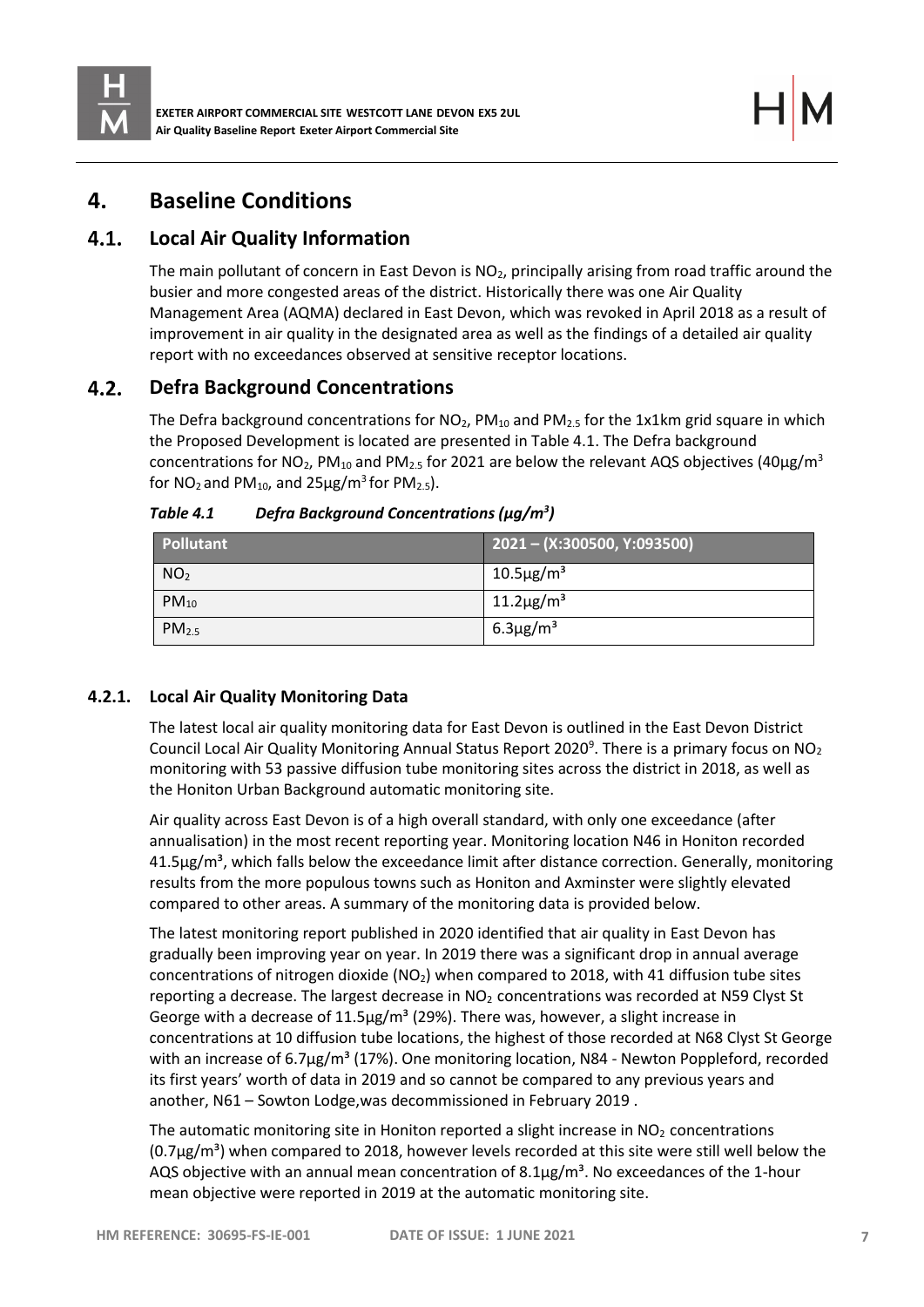

A summary of East Devon District Council (EDDC) monitoring sites in the vicinity of the Site are illustrated in **Figure 4.2.**

A summary of the annual mean NO<sub>2</sub> monitoring results collected at EDDC monitoring sites for the years 2015-2019 can be found in **Table 4.2** below.



*Figure 4.2 EDDC Monitoring Locations in the Vicinity of the Site (Source: © 2021 Google)*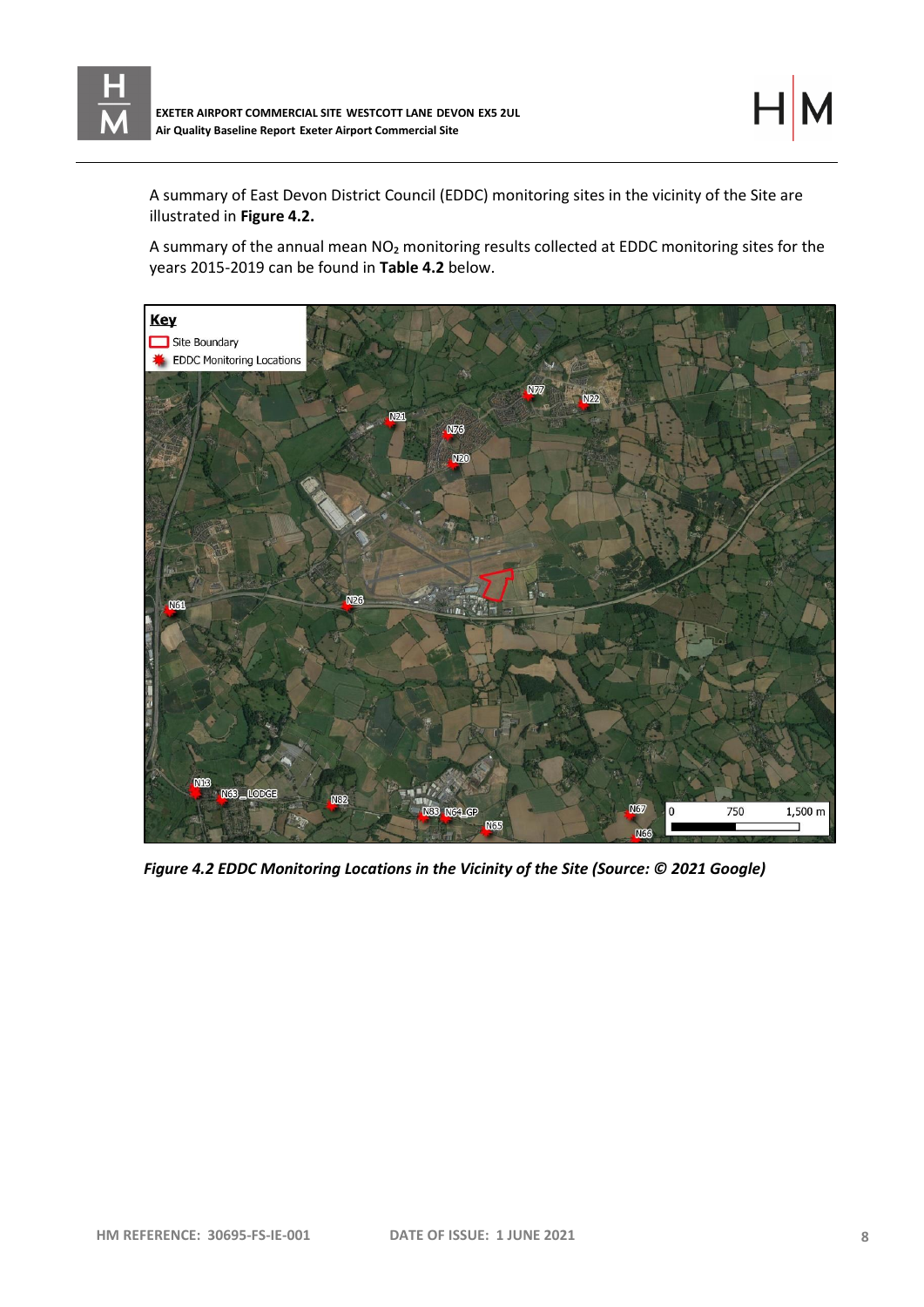



## *Table 4.2 Annual Mean NO₂ Monitoring Results*

|                                    | <b>Valid Data</b><br><b>X OS Grid</b><br>Y OS Grid<br><b>Site Type</b><br><b>Monitoring</b><br><b>Valid Data</b><br>NO <sub>2</sub> Annual Mean Concentration (µg/m3) (3) (4) |                          |                     |                       |                                                              |                               |        |        |      |      |         |
|------------------------------------|-------------------------------------------------------------------------------------------------------------------------------------------------------------------------------|--------------------------|---------------------|-----------------------|--------------------------------------------------------------|-------------------------------|--------|--------|------|------|---------|
| Site ID                            | <b>Ref</b><br>(Easting)                                                                                                                                                       | <b>Ref</b><br>(Northing) |                     | <b>Type</b>           | <b>Capture for</b><br><b>Monitoring</b><br>Period $(\%)$ (1) | Capture 2019<br>$(% )^{2}(2)$ | 2015   | 2016   | 2017 | 2018 | 2019    |
| Honiton AURN<br>(Dove Close)       | 315749                                                                                                                                                                        | 99874                    | Urban<br>Background | Automatic             | 100.0%                                                       | 100.0%                        | 8.0    | 8.2    | 7.8  | 7.4  | 8.1     |
| <b>Exmouth, Exton, Lympstone</b>   |                                                                                                                                                                               |                          |                     |                       |                                                              |                               |        |        |      |      |         |
| N01                                | 300267                                                                                                                                                                        | 81193                    | Kerbside            | <b>Diffusion Tube</b> | 100.0%                                                       | 100.0%                        | 16.1   | 20.6   | 17.9 | 19.7 | 19.2    |
| <b>N02</b>                         | 302163                                                                                                                                                                        | 81724                    | Roadside            | <b>Diffusion Tube</b> | 100.0%                                                       | 100.0%                        | 15.9   | 19.2   | 18.4 | 17.4 | 16.9    |
| N03                                | 301386                                                                                                                                                                        | 81518                    | Industrial          | <b>Diffusion Tube</b> | 100.0%                                                       | 100.0%                        | 8.7    | 9.8    | 8.7  | 10.6 | 8.8     |
| <b>N07</b>                         | 300087                                                                                                                                                                        | 80955                    | Kerbside            | <b>Diffusion Tube</b> | 100.0%                                                       | 100.0%                        | 21.0   | 24.7   | 24.1 | 22.8 | 21.3    |
| N73                                | 300294                                                                                                                                                                        | 83265                    | Kerbside            | <b>Diffusion Tube</b> | 100.0%                                                       | 100.0%                        |        |        | 30.4 | 29.7 | 29.8    |
| N74                                | 299931                                                                                                                                                                        | 84157                    | Kerbside            | <b>Diffusion Tube</b> | 100.0%                                                       | 100.0%                        | $\sim$ |        | 29.1 | 27.8 | 25.9    |
| N75                                | 298425                                                                                                                                                                        | 86472                    | Kerbside            | <b>Diffusion Tube</b> | 100.0%                                                       | 100.0%                        | $\sim$ | ÷.     | 36.6 | 37.5 | 34.5    |
| Newton Pop, Sidford. Sidmouth      |                                                                                                                                                                               |                          |                     |                       |                                                              |                               |        |        |      |      |         |
| N <sub>16</sub>                    | 312665                                                                                                                                                                        | 87432                    | Roadside            | <b>Diffusion Tube</b> | 100.0%                                                       | 100.0%                        | 12.9   | 14.3   | 14.4 | 13.3 | 12.2    |
| N19                                | 313403                                                                                                                                                                        | 90074                    | Roadside            | <b>Diffusion Tube</b> | 100.0%                                                       | 100.0%                        | 20.6   | 20.7   | 19.0 | 17.5 | 19.0    |
| N72                                | 308004                                                                                                                                                                        | 89533                    | Kerbside            | <b>Diffusion Tube</b> | 100.0%                                                       | 100.0%                        | $\sim$ | $\sim$ | 18.8 | 18   | 18.5    |
| <b>N84</b>                         | 308632                                                                                                                                                                        | 89742                    | Roadside            | <b>Diffusion Tube</b> | 91.7%                                                        | 91.7%                         | $\sim$ | ÷.     |      |      | 19.3    |
| <b>Clyst St George</b>             |                                                                                                                                                                               |                          |                     |                       |                                                              |                               |        |        |      |      |         |
| N06                                | 298062                                                                                                                                                                        | 88425                    | Kerbside            | <b>Diffusion Tube</b> | 100.0%                                                       | 100.0%                        | 28.4   | 32.4   | 30.7 | 30.4 | 28.3    |
| <b>N68</b>                         | 298079                                                                                                                                                                        | 88521                    | Roadside            | <b>Diffusion Tube</b> | 100.0%                                                       | 100.0%                        | 27.6   | 31.4   | 27.3 | 31.8 | 38.5    |
| <b>N59</b>                         | 298083                                                                                                                                                                        | 88337                    | Roadside            | <b>Diffusion Tube</b> | 100.0%                                                       | 100.0%                        | 37.1   | 43.0   | 38.6 | 39.8 | 28.3    |
| <b>N63 EB</b>                      | 298088                                                                                                                                                                        | 88161                    | Roadside            | <b>Diffusion Tube</b> | 100.0%                                                       | 100.0%                        | 29.5   | 32.1   | 29.8 | 32.4 | 31.6    |
| <b>N80</b>                         | 297941                                                                                                                                                                        | 89437                    | Roadside            | <b>Diffusion Tube</b> | 100.0%                                                       | 100.0%                        |        |        |      | 20.3 | 19.5    |
| East of Exeter - Beare, Broadclyst |                                                                                                                                                                               |                          |                     |                       |                                                              |                               |        |        |      |      |         |
| N26                                | 299102                                                                                                                                                                        | 93198                    | Roadside            | <b>Diffusion Tube</b> | 91.7%                                                        | 91.7%                         | 18.8   | 19.9   | 20   | 19.5 | 18.8    |
| N60                                | 297029                                                                                                                                                                        | 93140                    | Roadside            | <b>Diffusion Tube</b> | 100.0%                                                       | 100.0%                        | 26.2   | 32.6   | 26.7 | 27.7 | 31.7    |
| N61                                | 297018                                                                                                                                                                        | 93139                    | Roadside            | <b>Diffusion Tube</b> | 100.0%                                                       | 8.3%                          | 26.5   | 29.9   | 25.5 | 27.1 | $\cdot$ |
| N20                                | 300345                                                                                                                                                                        | 94860                    | Roadside            | <b>Diffusion Tube</b> | 100.0%                                                       | 100.0%                        | 12.6   | 13.7   | 13.2 | 12.9 | 13.3    |
| N21                                | 299605                                                                                                                                                                        | 95350                    | Roadside            | <b>Diffusion Tube</b> | 91.7%                                                        | 91.7%                         | 7.7    | 8.5    | 7.8  | 7.5  | 7.9     |
| N22                                | 301876                                                                                                                                                                        | 95558                    | Industrial          | <b>Diffusion Tube</b> | 100.0%                                                       | 100.0%                        | 7.2    | 10.9   | 9.2  | 9.7  | 10.3    |
| N76                                | 300283                                                                                                                                                                        | 95200                    | Roadside            | <b>Diffusion Tube</b> | 91.7%                                                        | 91.7%                         |        |        | 11.4 | 11.4 | 11.2    |
| N77                                | 301228                                                                                                                                                                        | 95665                    | Roadside            | <b>Diffusion Tube</b> | 83.3%                                                        | 83.3%                         |        |        | 13.1 | 12.4 | 11.7    |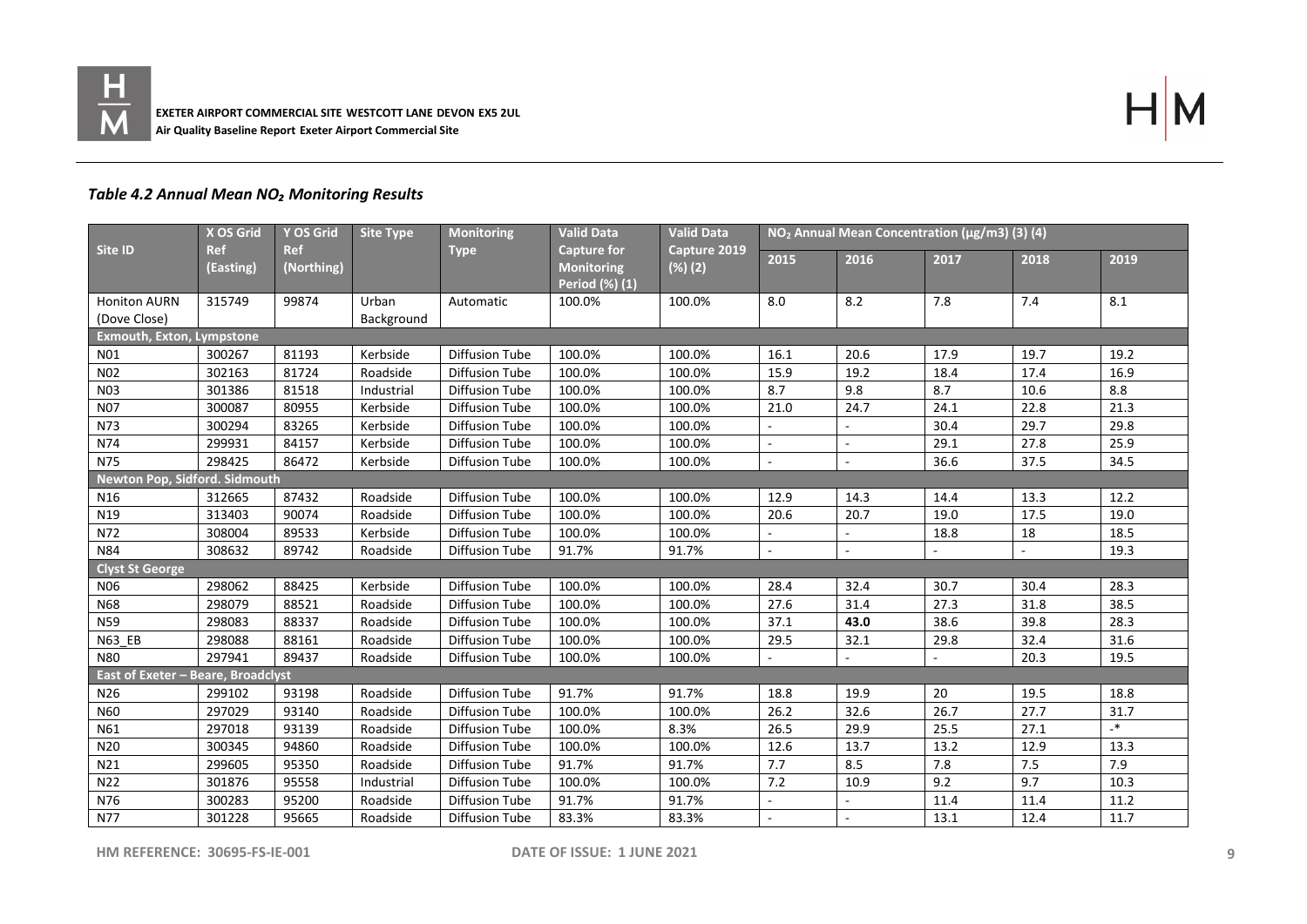



|                                                | X OS Grid               | Y OS Grid                | <b>Site Type</b> | <b>Monitoring</b>     | Valid Data                                                | <b>Valid Data</b>          | NO <sub>2</sub> Annual Mean Concentration (µg/m3) (3) (4) |                             |                |      |      |
|------------------------------------------------|-------------------------|--------------------------|------------------|-----------------------|-----------------------------------------------------------|----------------------------|-----------------------------------------------------------|-----------------------------|----------------|------|------|
| Site ID                                        | <b>Ref</b><br>(Easting) | <b>Ref</b><br>(Northing) |                  | <b>Type</b>           | <b>Capture for</b><br><b>Monitoring</b><br>Period (%) (1) | Capture 2019<br>$(\%) (2)$ | 2015                                                      | 2016                        | 2017           | 2018 | 2019 |
| N78                                            | 299763                  | 102177                   | Industrial       | <b>Diffusion Tube</b> | 100.0%                                                    | 100.0%                     | $\sim$                                                    | $\mathcal{L}_{\mathcal{A}}$ | 19.2           | 22.7 | 21.3 |
| <b>Clyst St Mary, Farringdon</b>               |                         |                          |                  |                       |                                                           |                            |                                                           |                             |                |      |      |
| N <sub>13</sub>                                | 297314                  | 91056                    | Roadside         | <b>Diffusion Tube</b> | 100.0%                                                    | 100.0%                     | 19.2                                                      | 22                          | 23.2           | 22.3 | 21.2 |
| N63 LODGE                                      | 297633                  | 90927                    | Roadside         | <b>Diffusion Tube</b> | 100.0%                                                    | 100.0%                     | 31.7                                                      | 35.4                        | 34.3           | 33.8 | 30.9 |
| N64 GP                                         | 300259                  | 90712                    | Roadside         | <b>Diffusion Tube</b> | 100.0%                                                    | 100.0%                     | 18.9                                                      | 21.9                        | 21.0           | 21   | 19.6 |
| <b>N65</b>                                     | 300735                  | 90555                    | Kerbside         | <b>Diffusion Tube</b> | 100.0%                                                    | 100.0%                     | 28                                                        | 31.3                        | 32.5           | 31   | 28.0 |
| N66                                            | 302491                  | 90461                    | Roadside         | <b>Diffusion Tube</b> | 100.0%                                                    | 100.0%                     | 12.9                                                      | 14.6                        | 13.6           | 14.1 | 12.1 |
| N67                                            | 302420                  | 90750                    | Kerbside         | <b>Diffusion Tube</b> | 100.0%                                                    | 100.0%                     | 8.1                                                       | 9.6                         | 9              | 9.5  | 8.9  |
| N81                                            | 297327                  | 90998                    | Roadside         | <b>Diffusion Tube</b> | 100.0%                                                    | 100.0%                     |                                                           | $\overline{a}$              | $\sim$         | 24.9 | 24.1 |
| <b>N82</b>                                     | 298923                  | 90859                    | Roadside         | Diffusion Tube        | 100.0%                                                    | 100.0%                     |                                                           | $\sim$                      | $\sim$         | 27.7 | 25.8 |
| N83                                            | 299997                  | 90722                    | Roadside         | <b>Diffusion Tube</b> | 100.0%                                                    | 100.0%                     | $\mathcal{L}_{\mathcal{A}}$                               | $\omega$                    | $\blacksquare$ | 25.1 | 22.9 |
| <b>Axminster</b>                               |                         |                          |                  |                       |                                                           |                            |                                                           |                             |                |      |      |
| N11                                            | 329584                  | 98464                    | Roadside         | <b>Diffusion Tube</b> | 100.0%                                                    | 100.0%                     | 32.4                                                      | 34.7                        | 32.9           | 30.4 | 33.0 |
| N56                                            | 329680                  | 98550                    | Roadside         | <b>Diffusion Tube</b> | 100.0%                                                    | 100.0%                     | 30.3                                                      | 36.0                        | 31.3           | 32.1 | 30.3 |
| <b>N57</b>                                     | 329765                  | 98554                    | Kerbside         | <b>Diffusion Tube</b> | 100.0%                                                    | 100.0%                     | 23.4                                                      | 24.0                        | 23.2           | 23.5 | 22.2 |
| <b>N58</b>                                     | 329789                  | 98613                    | Roadside         | <b>Diffusion Tube</b> | 100.0%                                                    | 100.0%                     | 27.2                                                      | 35.7                        | 33.2           | 31.1 | 31.1 |
| N64 AX                                         | 329743                  | 98589                    | Roadside         | Diffusion Tube        | 100.0%                                                    | 100.0%                     | 31.7                                                      | 28.0                        | 24.2           | 23.7 | 22.4 |
| <b>Ottery, Seaton</b>                          |                         |                          |                  |                       |                                                           |                            |                                                           |                             |                |      |      |
| N14                                            | 324479                  | 89930                    | Roadside         | Diffusion Tube        | 100.0%                                                    | 100.0%                     | 12.6                                                      | 15.8                        | 15.1           | 14.3 | 12.4 |
| N10                                            | 309882                  | 95449                    | Roadside         | <b>Diffusion Tube</b> | 100.0%                                                    | 100.0%                     | 23.1                                                      | 25.2                        | 23.3           | 22.9 | 23.4 |
| Honiton - West (Near Turks Head Junction)      |                         |                          |                  |                       |                                                           |                            |                                                           |                             |                |      |      |
| N24                                            | 315097                  | 100182                   | Roadside         | <b>Diffusion Tube</b> | 100.0%                                                    | 100.0%                     | 34.6                                                      | 31.6                        | 30.3           | 30.6 | 30.1 |
| N25                                            | 315087                  | 100165                   | Roadside         | Diffusion Tube        | 100.0%                                                    | 100.0%                     |                                                           |                             |                | 31.7 | 29.4 |
| N27                                            | 314875                  | 100097                   | Roadside         | <b>Diffusion Tube</b> | 100.0%                                                    | 100.0%                     | 17.3                                                      | 19.7                        | 17.9           | 18.6 | 17.3 |
| N29                                            | 315114                  | 100201                   | Roadside         | <b>Diffusion Tube</b> | 100.0%                                                    | 100.0%                     | 17.8                                                      | 20.4                        | 19.0           | 21.3 | 18.0 |
| Honiton - CENTRAL & EAST HONITON (High Street) |                         |                          |                  |                       |                                                           |                            |                                                           |                             |                |      |      |
| N09                                            | 316062                  | 100596                   | Kerbside         | <b>Diffusion Tube</b> | 91.7%                                                     | 91.7%                      | 28.9                                                      | 31.8                        | 31.7           | 25.4 | 29.2 |
| N36                                            | 316012                  | 100653                   | Kerbside         | <b>Diffusion Tube</b> | 100.0%                                                    | 100.0%                     | 32.3                                                      | 36.1                        | 37.0           | 30.3 | 31.4 |
| N37                                            | 316102                  | 100607                   | Kerbside         | <b>Diffusion Tube</b> | 100.0%                                                    | 100.0%                     | 32.3                                                      | 41.0                        | 39.7           | 35.3 | 34.7 |
| N44                                            | 316629                  | 100837                   | Kerbside         | <b>Diffusion Tube</b> | 100.0%                                                    | 100.0%                     | 28.0                                                      | 32.6                        | 28.6           | 25.9 | 26.4 |
| N45                                            | 316816                  | 100934                   | Kerbside         | <b>Diffusion Tube</b> | 100.0%                                                    | 100.0%                     | 32.8                                                      | 35.4                        | 36.5           | 34.7 | 33.1 |
| N46                                            | 316796                  | 100856                   | Kerbside         | <b>Diffusion Tube</b> | 91.7%                                                     | 91.7%                      | 40.4                                                      | 45.2                        | 45.8           | 42.7 | 41.5 |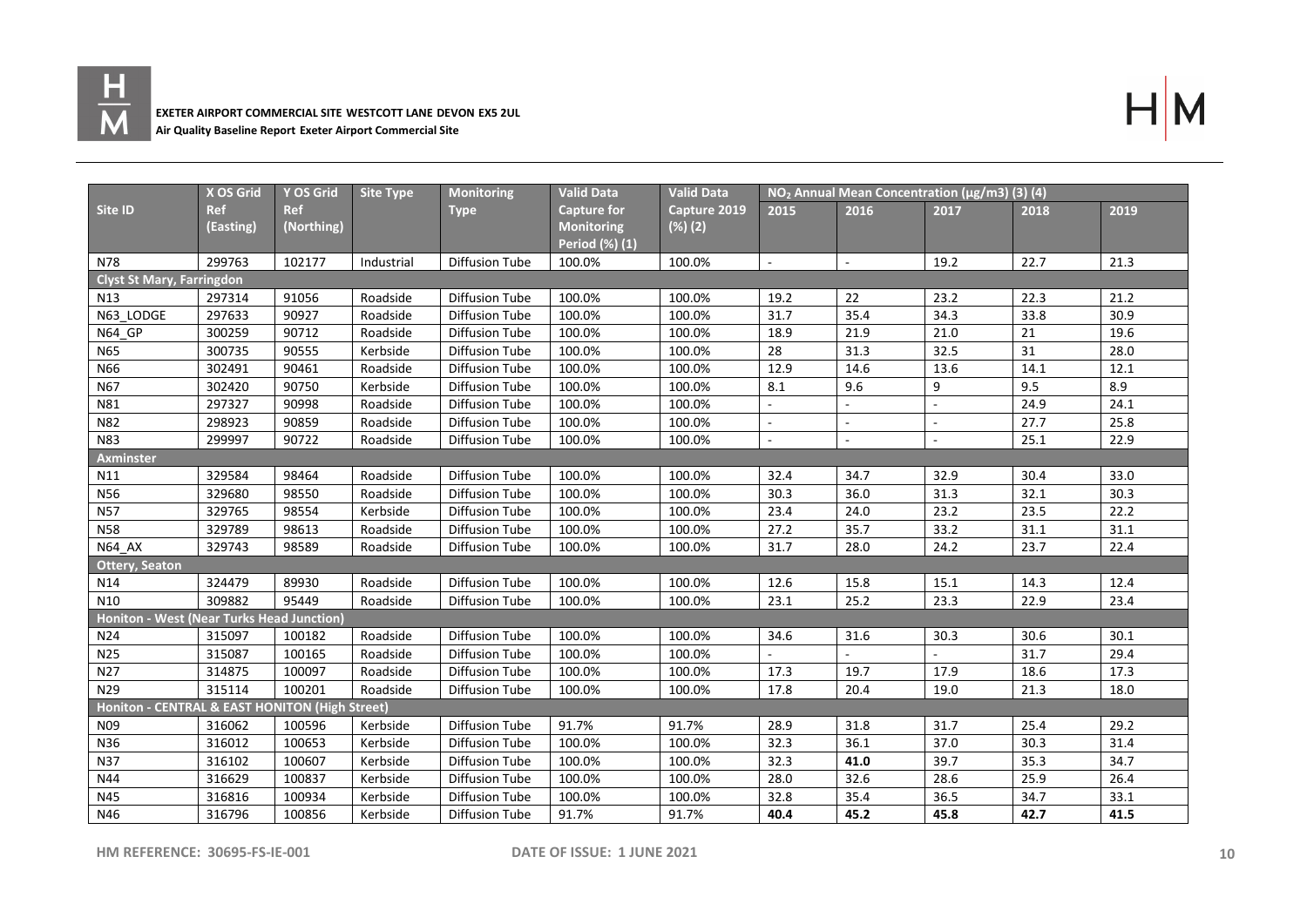



|                                       | X OS Grid        | Y OS Grid                | Site Type  | <b>Monitoring</b> | <b>Valid Data</b>                       | <b>Valid Data</b>          |      | $NO2$ Annual Mean Concentration ( $\mu$ g/m3) (3) (4) |      |      |      |
|---------------------------------------|------------------|--------------------------|------------|-------------------|-----------------------------------------|----------------------------|------|-------------------------------------------------------|------|------|------|
| Site ID                               | Ref<br>(Easting) | <b>Ref</b><br>(Northing) |            | Type              | <b>Capture for</b><br><b>Monitoring</b> | Capture 2019<br>$(\%) (2)$ | 2015 | 2016                                                  | 2017 | 2018 | 2019 |
|                                       |                  |                          |            |                   | Period (%) (1)                          |                            |      |                                                       |      |      |      |
| DEFRA AURN SITE - HONITON, DOVE CLOSE |                  |                          |            |                   |                                         |                            |      |                                                       |      |      |      |
| N62a,b,c                              | 315745           | 99875                    | Urban      | Diffusion Tube    | 97.2%                                   | 97.2%                      | 8.1  | 9.5                                                   | 8.8  | 9.4  | 8.1  |
|                                       |                  |                          | Background |                   |                                         |                            |      |                                                       |      |      |      |
| Wilmington                            |                  |                          |            |                   |                                         |                            |      |                                                       |      |      |      |
| N71                                   | 321135           | 99875                    | Kerbside   | Diffusion Tube    | 100.0%                                  | 100.0%                     | -    | 37.7                                                  | 41.5 | 40.9 | 38.6 |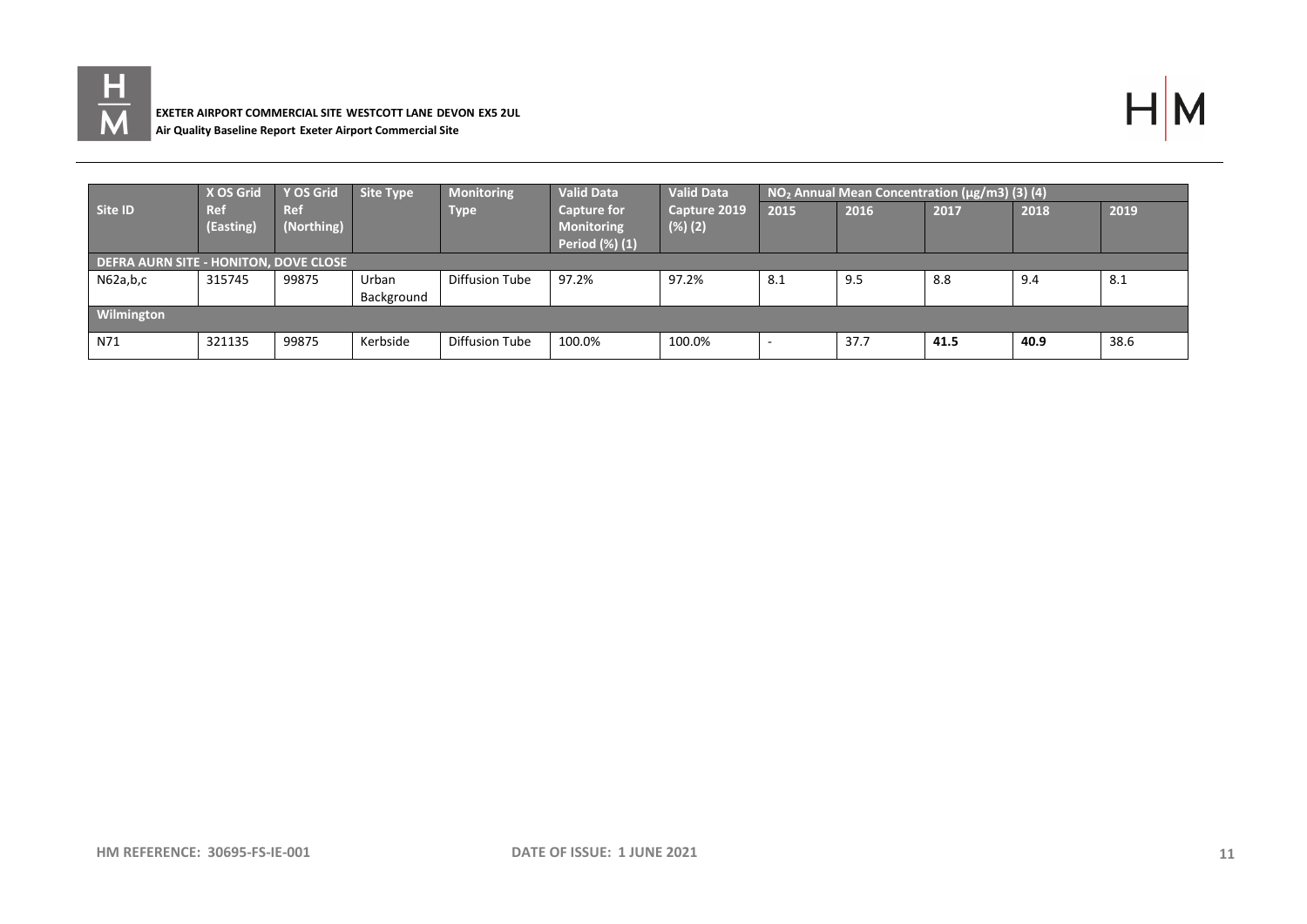

#### $4.3.$ **Sensitive Receptors**

Defra provides guidance on locations where the air quality objectives should apply, Table 4.3 combined with professional judgement has been used to select receptors where likely significant exposure to pollutant concentrations may occur.

| <b>Averaging</b><br><b>Period</b> | <b>Objectives Should Apply</b>                                                                                                                                                                 | <b>Objectives Should Generally Not Apply</b>                                                                                                         |
|-----------------------------------|------------------------------------------------------------------------------------------------------------------------------------------------------------------------------------------------|------------------------------------------------------------------------------------------------------------------------------------------------------|
| Annual<br>Mean                    | All locations where members of the<br>public might be regularly exposed.<br><b>Building facades of residential</b>                                                                             | Building facades of offices or other<br>places of work where members of the<br>public do not have regular access.                                    |
|                                   | properties, schools, hospitals, care<br>homes etc.                                                                                                                                             | Hotels, unless people live there as their<br>permanent residence.                                                                                    |
|                                   |                                                                                                                                                                                                | Gardens of residential properties.                                                                                                                   |
|                                   |                                                                                                                                                                                                | Kerbside sites (as opposed to locations<br>at the building façade), or any other<br>locations where public exposure is<br>expected to be short-term. |
| 24-Hour                           | All locations where the annual mean                                                                                                                                                            | Kerbside sites (as opposed to locations                                                                                                              |
| Mean                              | objective would apply, together with                                                                                                                                                           | at the building façade), or any other                                                                                                                |
|                                   | hotels.                                                                                                                                                                                        | locations where public exposure is<br>expected to be short-term.                                                                                     |
|                                   | Gardens of residential properties.                                                                                                                                                             |                                                                                                                                                      |
| 1-Hour<br>Mean                    | All locations where the annual mean<br>and 24-hour mean objectives apply.                                                                                                                      | Kerbside sites where the public would<br>not be expected to have regular access.                                                                     |
|                                   | Kerbside sites (for example pavements<br>of busy shopping streets).                                                                                                                            |                                                                                                                                                      |
|                                   | Those parts of car parks, bus stations<br>and railway stations etc. which are not<br>fully enclosed, where members of the<br>public might reasonably be expected to<br>spend one hour or more. |                                                                                                                                                      |
|                                   | Any outdoor locations where members<br>of the public might reasonably be<br>expected to spend 1 hour or longer.                                                                                |                                                                                                                                                      |
| $15-$                             | All locations where members of the                                                                                                                                                             |                                                                                                                                                      |
| Minute<br>Mean                    | public might reasonably be exposed for<br>a period of 15 minutes or longer.                                                                                                                    |                                                                                                                                                      |

*Table 4.2 Examples of where the Air Quality Objective may or may not apply*

The Proposed Development is in a location whereby the existing receptor locations around the Application Site are predominantly commercial and retail in nature with a small number of hotels. As such, the annual mean averaging period is not typically relevant for this type of receptor with the 1-hour  $NO<sub>2</sub>$  and 24-hour PM<sub>10</sub> objectives being more appropriate.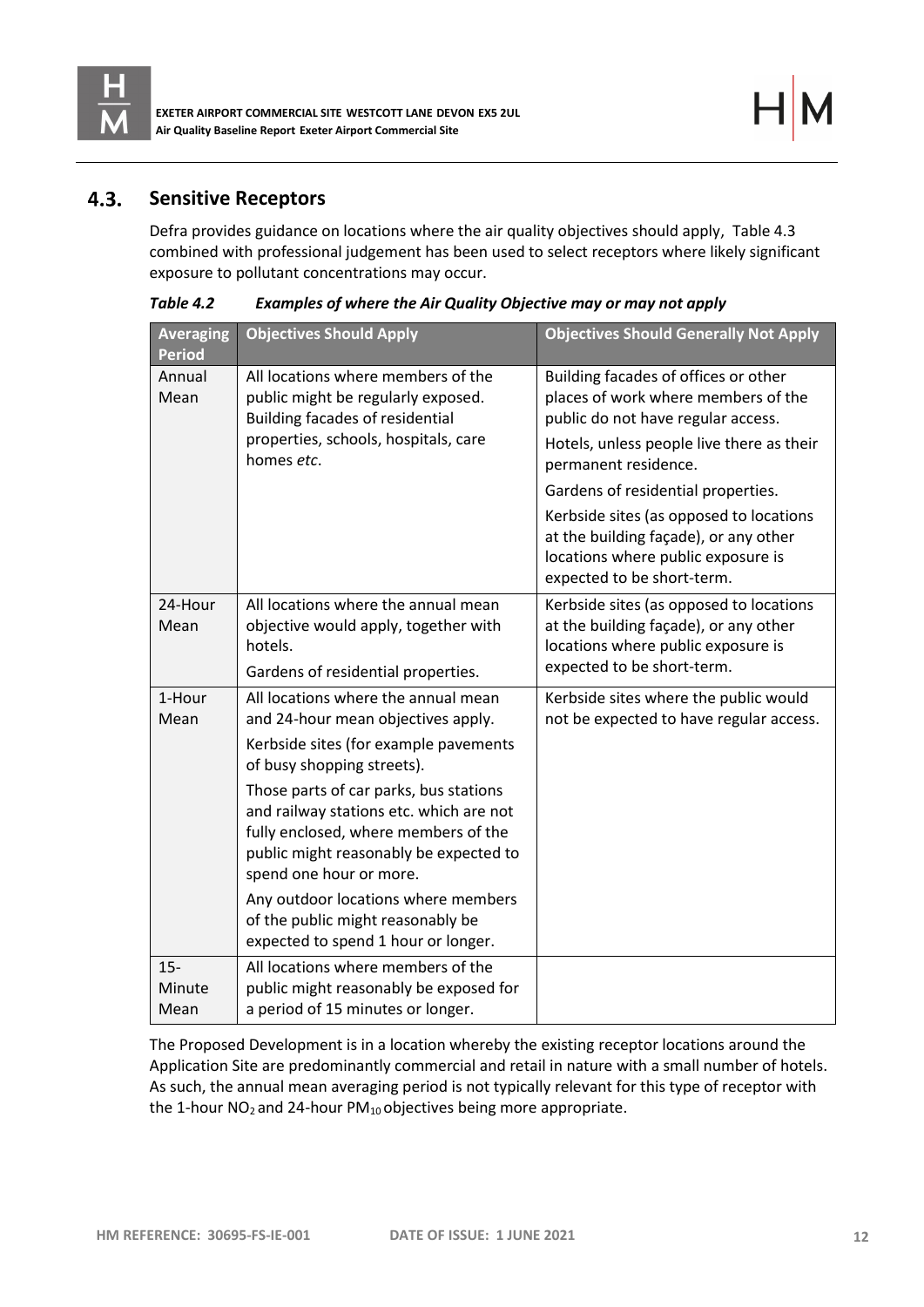

**EXETER AIRPORT COMMERCIAL SITE WESTCOTT LANE DEVON EX5 2UL Air Quality Baseline Report Exeter Airport Commercial Site**

# <span id="page-15-0"></span>**5. Summary & Recommendations**

Local air quality data shows compliance with AQS objectives for NO<sub>2</sub> with only 1 exceedance out of 54 monitoring sites across East Devon in the most recent reporting year, 2019. Air quality is gradually improving year on year with the majority of monitoring sites recording a decrease in nitrogen dioxide concentration when compared to 2018 results. There are also no Air Quality Management Areas currently declared.

On this basis it is evident that air quality is not typically an issue in the vicinity of the Application Site and within the wider East Devon District Council area therefore it is unlikely to be an overriding consideration in the planning process. However, there is potential that development generated traffic may be significant and the subsequent impact on local air quality at some locations may cause localised issues.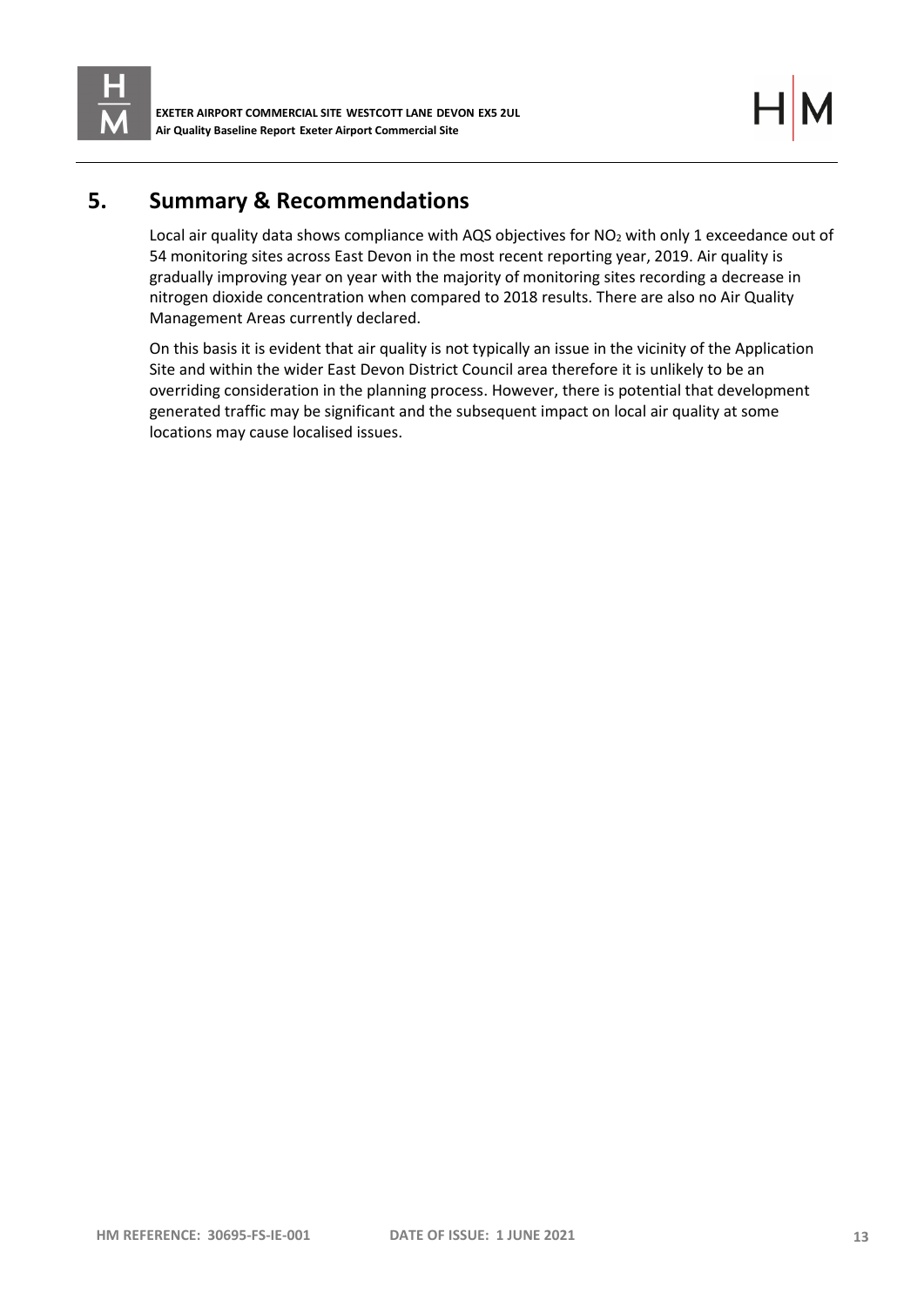

**EXETER AIRPORT COMMERCIAL SITE WESTCOTT LANE DEVON EX5 2UL Air Quality Baseline Report Exeter Airport Commercial Site**

# $H$

# **Figures**

# **Figure 1 – Site Boundary (Source © 2021 Google)**

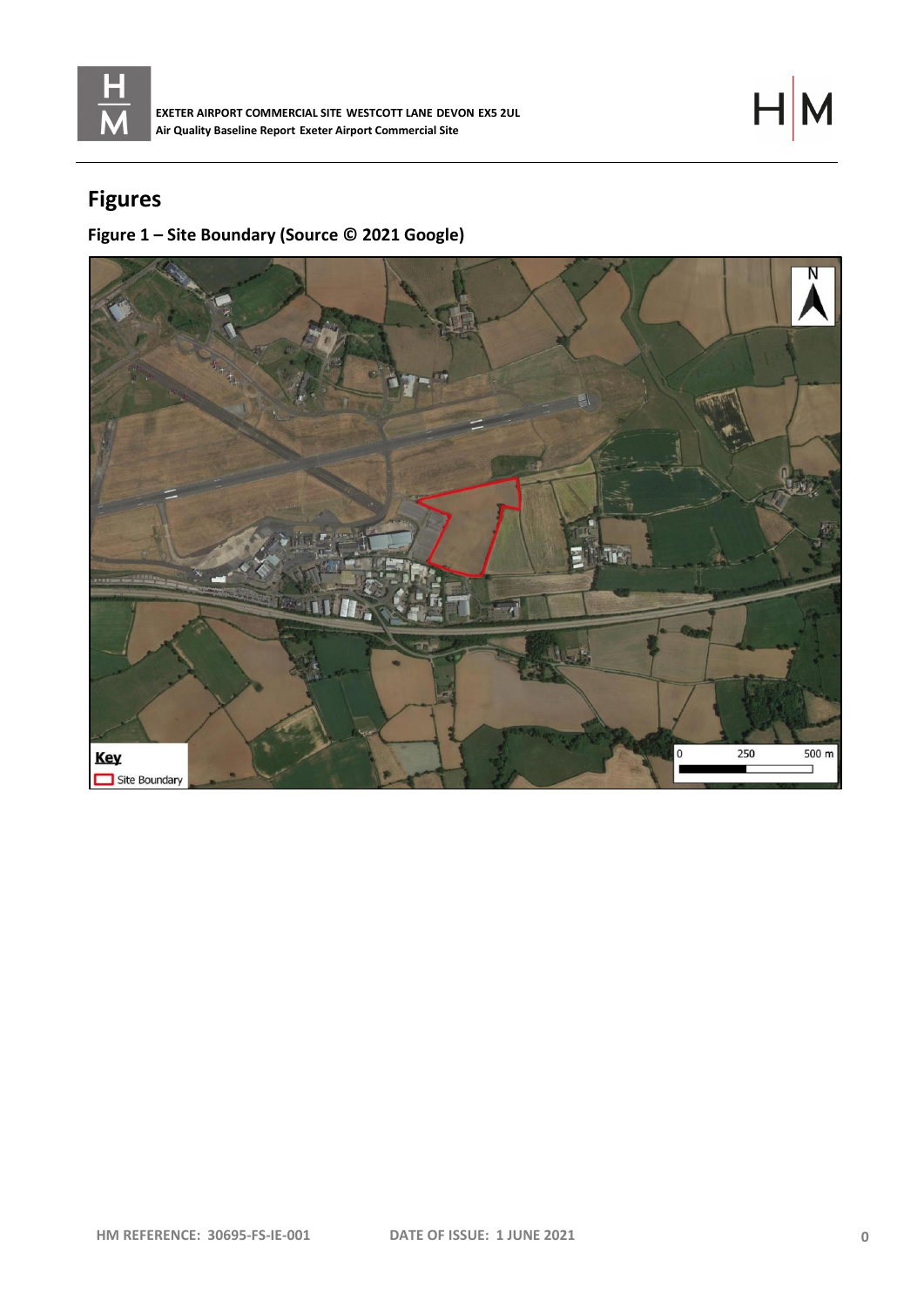

# **Appendix A Glossary**

| <b>Term</b>                             | <b>Definition</b>                                                                                                                                                                                                                                                                                                                                                                                                                                 |  |  |  |  |  |
|-----------------------------------------|---------------------------------------------------------------------------------------------------------------------------------------------------------------------------------------------------------------------------------------------------------------------------------------------------------------------------------------------------------------------------------------------------------------------------------------------------|--|--|--|--|--|
| AADT<br>Annual Average<br>Daily Traffic | A daily total traffic flow (24 hrs), expressed as a mean daily flow across all 365 days of<br>the year.                                                                                                                                                                                                                                                                                                                                           |  |  |  |  |  |
| Air Quality<br>Objective                | Policy target generally expressed as a maximum ambient concentration to be<br>achieved, either without exception or with a permitted number of exceedances within<br>a specific timescale (see also air quality standard).                                                                                                                                                                                                                        |  |  |  |  |  |
| Air Quality<br>Standard                 | The concentrations of pollutants in the atmosphere which can broadly be taken to<br>achieve a certain level of environmental quality. The standards are based on the<br>assessment of the effects of each pollutant on human health including the effects on<br>sensitive sub groups (see also air quality objective)                                                                                                                             |  |  |  |  |  |
| <b>Ambient Air</b>                      | Outdoor air in the troposphere, excluding workplace air.                                                                                                                                                                                                                                                                                                                                                                                          |  |  |  |  |  |
| Annual Mean                             | The average (mean) of the concentrations measured for each pollutant for one year.                                                                                                                                                                                                                                                                                                                                                                |  |  |  |  |  |
| <b>AQMA</b>                             | Air Quality Management Area                                                                                                                                                                                                                                                                                                                                                                                                                       |  |  |  |  |  |
| Conservative                            | Tending to over-predict the impact rather than under-predict.                                                                                                                                                                                                                                                                                                                                                                                     |  |  |  |  |  |
| Data Capture                            | The percentage of all the possible measurements for a given period that were validly<br>measured.                                                                                                                                                                                                                                                                                                                                                 |  |  |  |  |  |
| Defra                                   | Department for Environment, Food and Rural Affairs                                                                                                                                                                                                                                                                                                                                                                                                |  |  |  |  |  |
| <b>DfT</b>                              | Department for Transport.                                                                                                                                                                                                                                                                                                                                                                                                                         |  |  |  |  |  |
| Dust                                    | Dust comprises particles typically in the size range 1-75 micrometres ( $\mu$ m) in<br>aerodynamic diameter and is created through the action of crushing and abrasive<br>forces on materials.                                                                                                                                                                                                                                                    |  |  |  |  |  |
| Exceedance                              | A period of time where the concentrations of a pollutant is greater than the<br>appropriate air quality standard.                                                                                                                                                                                                                                                                                                                                 |  |  |  |  |  |
| HDV/HGV                                 | Heavy Duty Vehicle/Heavy Goods Vehicle                                                                                                                                                                                                                                                                                                                                                                                                            |  |  |  |  |  |
| LAQM                                    | Local Air Quality Management                                                                                                                                                                                                                                                                                                                                                                                                                      |  |  |  |  |  |
| NO <sub>2</sub>                         | Nitrogen dioxide                                                                                                                                                                                                                                                                                                                                                                                                                                  |  |  |  |  |  |
| NO <sub>X</sub>                         | Nitrogen oxides                                                                                                                                                                                                                                                                                                                                                                                                                                   |  |  |  |  |  |
| $PM_{10}$                               | Particulate matter with an aerodynamic diameter of less than 10 micrometres ( $\mu$ m)                                                                                                                                                                                                                                                                                                                                                            |  |  |  |  |  |
| PM <sub>2.5</sub>                       | Particulate matter with an aerodynamic diameter of less than 2.5 micrometres (µm)                                                                                                                                                                                                                                                                                                                                                                 |  |  |  |  |  |
| Trackout                                | The transport of dust and dirt from the construction/demolition site onto the public<br>road network, where it may be deposited and then re-suspended by vehicles using<br>the network. This arises when heavy duty vehicles (HDVs) leave the construction/<br>demolition site with dusty materials, which may then spill onto the road, and/or when<br>HDV's transfer dust and dirt onto the road having travelled over muddy ground on<br>site. |  |  |  |  |  |